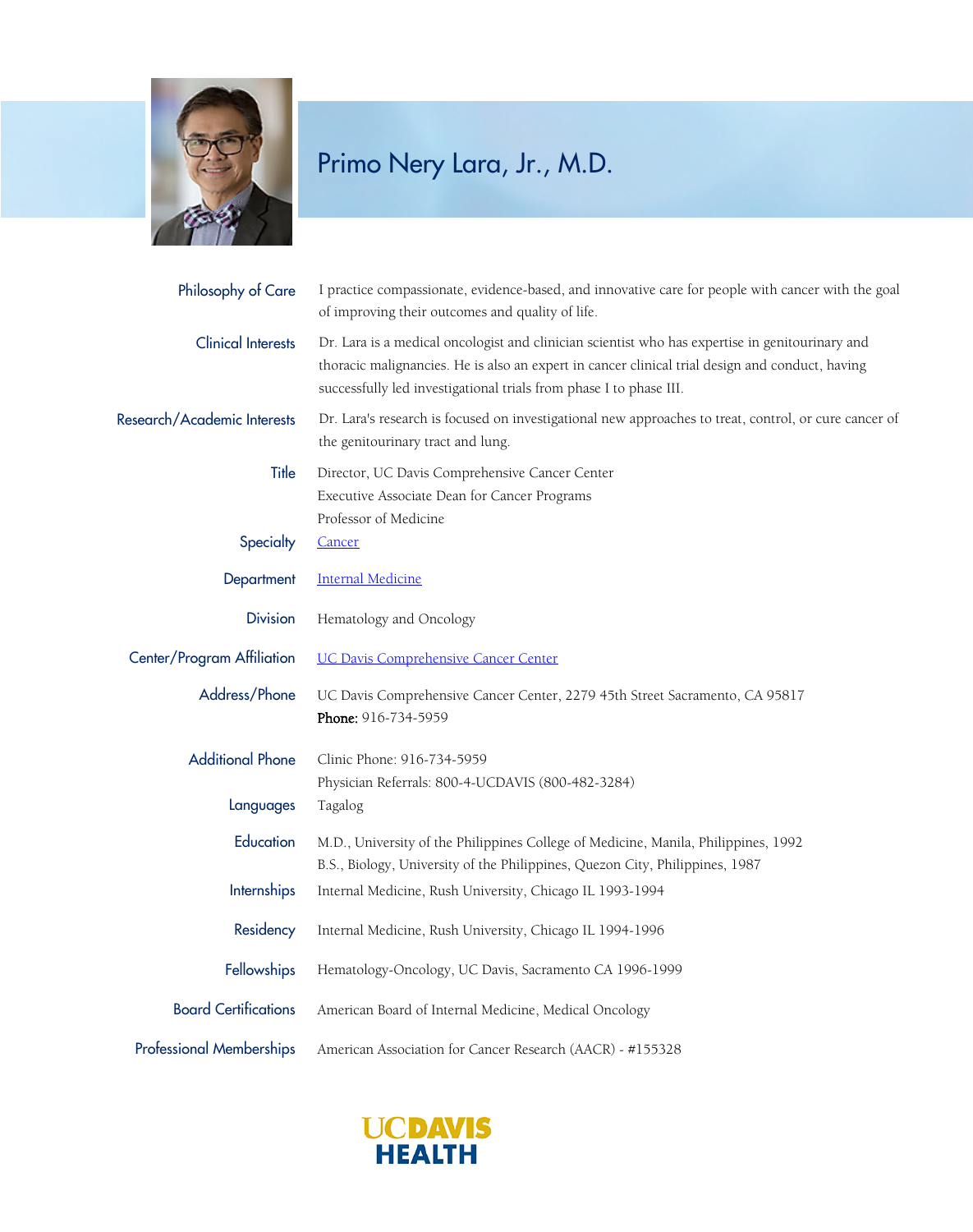

|                                   | American Society of Clinical Oncology (ASCO)                                                     |
|-----------------------------------|--------------------------------------------------------------------------------------------------|
|                                   | Association of Northern California Oncologists (ANCO)                                            |
|                                   | California Cancer Consortium                                                                     |
|                                   | California Medical Association                                                                   |
|                                   | European Society of Medical Oncology (ESMO)                                                      |
|                                   | International Association for the Study of Lung Cancer (IASLC)                                   |
|                                   | Sierra Sacramento Valley Medical Society                                                         |
|                                   | Southwest Oncology Group                                                                         |
| <b>Honors and Awards</b>          | Best Doctors, SacTown Magazine, 2021                                                             |
|                                   | Best Doctors, Sacramento Magazine, 2020                                                          |
|                                   | Named one of the nation's Best Doctors in Oncology, 2011-present (Best Doctors Inc./Sacramento   |
|                                   | Magazine), 2021                                                                                  |
|                                   | Sacramento Magazines Top 300 Most Powerful Business Leaders, 2019                                |
|                                   | Principal Investigator (current and past) on many funded research and training grants            |
| <b>Select Recent Publications</b> | Abrahão R, Cooley JJP, Maguire FB, Parikh-Patel A, Morris CR, Schwarz EB, Wun T, Keegan THM.     |
|                                   | Stage at diagnosis and survival among adolescents and young adults with lymphomas following the  |
|                                   | Affordable Care Act implementation in California. Int J Cancer. 2022 Apr 1;150(7):1113-1122.     |
|                                   | doi:10.1002/ijc.33880. Epub 2021 Dec 8. PMID:34800045.                                           |
|                                   | Tsamouri MM, Durbin-Johnson BP, Culp WTN, Palm CA, Parikh M, Kent MS, Ghosh PM.                  |
|                                   | Untargeted Metabolomics Identify a Panel of Urinary Biomarkers for the Diagnosis of Urothelial   |
|                                   | Carcinoma of the Bladder, as Compared to Urolithiasis with or without Urinary Tract Infection in |
|                                   | Dogs. Metabolites. 2022 Feb 24;12(3). doi:10.3390/metabo12030200. PMID:35323643.                 |
|                                   | Voon PJ, Chen EX, Chen HX, Lockhart AC, Sahebjam S, Kelly K, Vaishampayan UN, Subbiah V,         |
|                                   | Razak AR, Renouf DJ, Hotte SJ, Singh A, Bedard PL, Hansen AR, Ivy SP, Wang L, Stayner LA, Siu    |

LL, Spreafico A. Phase I pharmacokinetic study of single agent trametinib in patients with advanced cancer and hepatic dysfunction. J Exp Clin Cancer Res. 2022 Feb 7;41(1):51. doi: 10.1186/s13046-021-02236-7. PMID:35130943.

Chu JN, Stewart SL, Gildengorin G, Wong C, Lam H, McPhee SJ, Chen MS, Bastani R, Maxwell AE,

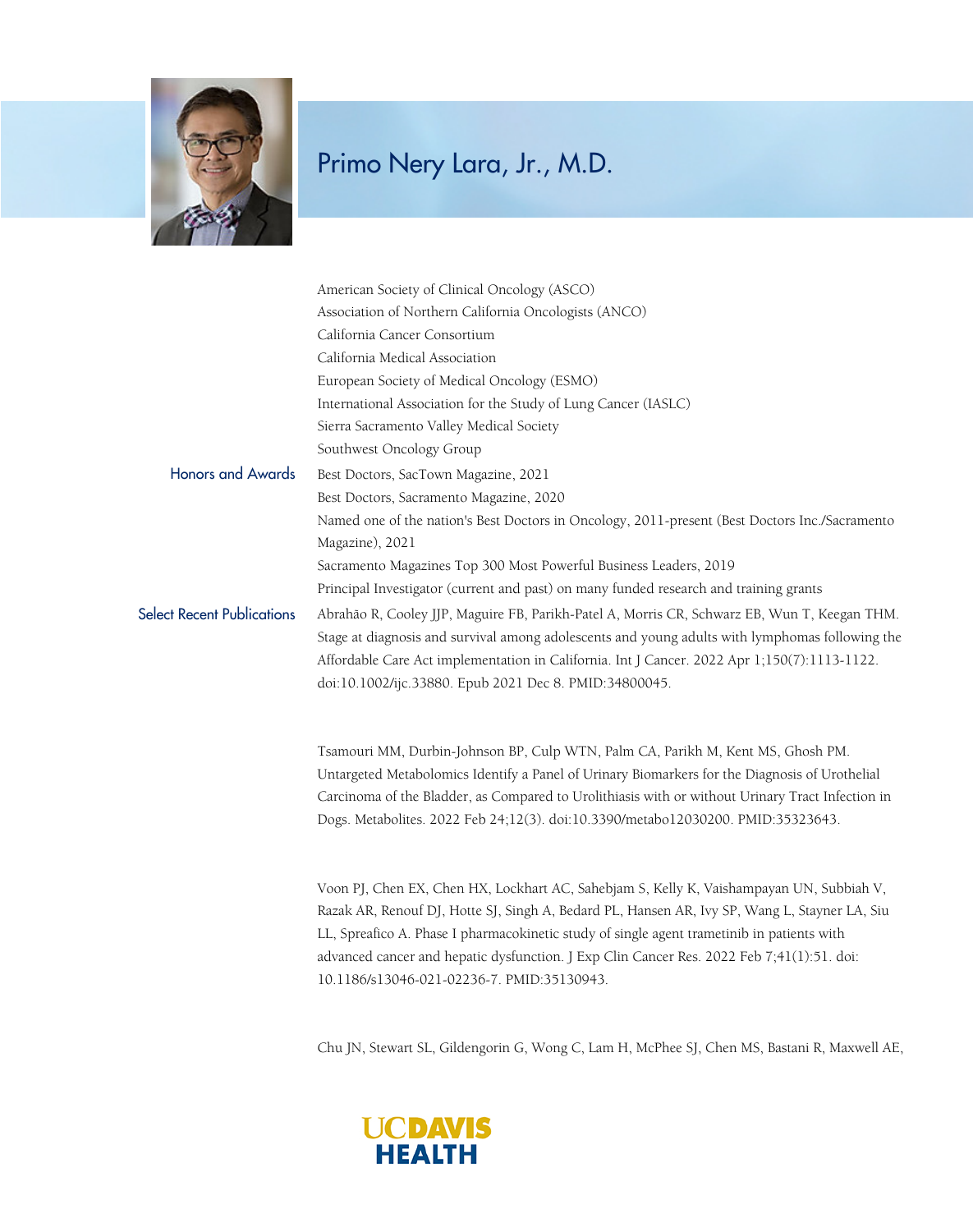

Taylor VM, Nguyen TT. Effect of a media intervention on hepatitis B screening among Vietnamese Americans. Ethn Health. 2022 Feb;27(2):361-374. doi:10.1080/13557858.2019.1672862. Epub 2019 Oct 14. PMID:31608675.

Evans AC, Setzkorn T, Edmondson DA, Segelke H, Wilson PF, Matthay KK, Granger MM, Marachelian A, Haas-Kogan DA, DuBois SG, Coleman MA. Peripheral Blood Transcript Signatures after Internal 131I-mIBG Therapy in Relapsed and Refractory Neuroblastoma Patients Identifies Early and Late Biomarkers of Internal 131I Exposures. Radiat Res. 2022 Feb 1;197(2):101-112. doi:10.1667/RADE-20-00173.1. PMID:34673986.

Roussos Torres ET, Rafie C, Wang C, Lim D, Brufsky A, LoRusso P, Eder JP, Chung V, Downs M, Geare M, Piekarz R, Streicher H, Anforth L, Rudek MA, Zhu Q, Besharati S, Cimino-Mathews A, Anders RA, Stearns V, Jaffee EM, Connolly RM. Phase I Study of Entinostat and Nivolumab with or without Ipilimumab in Advanced Solid Tumors (ETCTN-9844). Clin Cancer Res. 2021 Nov 1;27 (21):5828-5837. doi:10.1158/1078-0432.CCR-20-5017. Epub 2021 Jun 16. PMID:34135021.

Riess JW, Reckamp KL, Frankel P, Longmate J, Kelly KA, Gandara DR, Weipert CM, Raymond VM, Keer HN, Mack PC, Newman EM, Lara PN Jr. Erlotinib and Onalespib Lactate Focused on EGFR Exon 20 Insertion Non-Small Cell Lung Cancer (NSCLC): A California Cancer Consortium Phase I/II Trial (NCI 9878). Clin Lung Cancer. 2021 Nov;22(6):541-548. doi:10.1016/j.cllc. 2021.05.001. Epub 2021 May 15. PMID:34140248.

Tsamouri MM, Steele TM, Mudryj M, Kent MS, Ghosh PM. Comparative Cancer Cell Signaling in Muscle-Invasive Urothelial Carcinoma of the Bladder in Dogs and Humans. Biomedicines. 2021 Oct 14;9(10). doi:10.3390/biomedicines9101472. PMID:34680588.

Llorens-Agost M, Ensminger M, Le HP, Gawai A, Liu J, Cruz-García A, Bhetawal S, Wood RD, Heyer WD, Löbrich M. POL-mediated end joining is restricted by RAD52 and BRCA2 until the onset of mitosis. Nat Cell Biol. 2021 Oct;23(10):1095-1104. doi:10.1038/s41556-021-00764-0. Epub 2021 Oct 6. PMID:34616022.